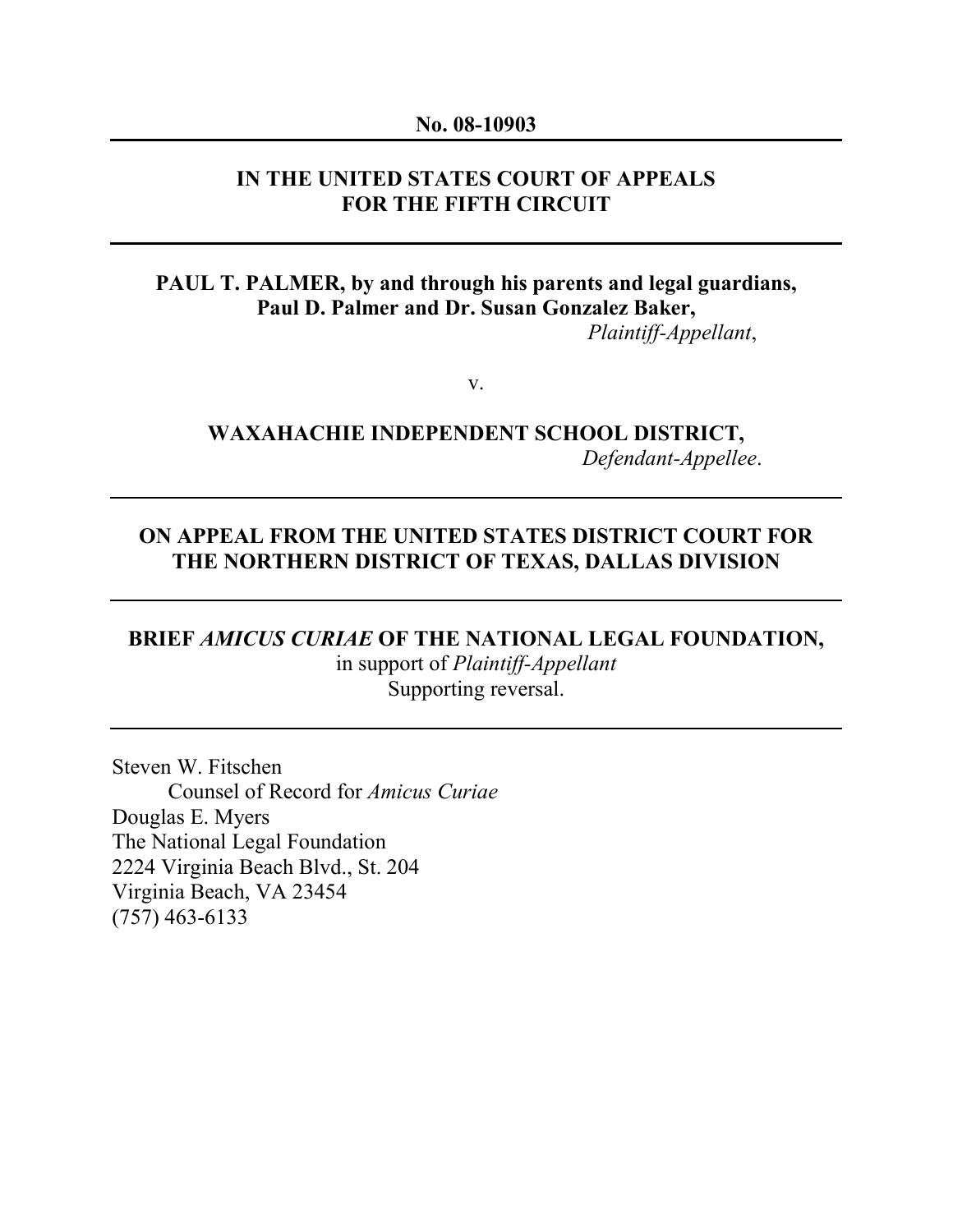# CERTIFICATE OF INTERESTED PERSONS

 Pursuant to Federal Rule of Appellate Procedure 26.1 and Fifth Circuit Rule 28.2.1, the undersigned counsel of record certifies that the following listed individuals and entities have an interest in the outcome of this case. None of the following individuals and entities, including *Amicus Curiae* The National Legal Foundation, is a corporation that issues shares of stock to the public. These representations are made in order that the judges of this Court may evaluate possible disqualification or recusal.

- 1. Paul T. Palmer, by and through his parents and legal guardians, Paul D. Palmer and Susan Gonzalez Baker, Plaintiff-Appellant;
- 2. Kelly Shackelford, Counsel for Plaintiff-Appellant;
- 3. Hiram Stanley Sasser, III, Counsel for Plaintiff-Appellant;
- 4. Roger L. Byron, Counsel for Plaintiff-Appellant;
- 5. Allyson N. Ho, Counsel for Plaintiff-Appellant;
- 6. Craig A. Stanfield, Counsel for Plaintiff-Appellant;
- 7. Lauren F. Barker, Counsel for Plaintiff-Appellant;
- 8. Ryan L. Bangert, Counsel for Plaintiff-Appellant;
- 9. Waxahachie Independent School District, Defendant-Appellee;
- 10. Sara Louise Hardner Leon, Counsel for Defendant-Appellee;
- 11. William C. Bednar, Jr., Counsel for Defendant-Appellee;
- 12. The National Legal Foundation, *Amicus Curiae* on behalf of Plaintiff-Appellant;
- 13. Steven W. Fitschen, Counsel of Record for *Amicus Curiae*, The National Legal Foundation;
- 14. Douglas E. Myers, Counsel for *Amicus Curiae*, The National Legal Foundation.

/s/ Steven W. Fitschen Steven W. Fitschen Counsel of Record for *Amicus Curiae*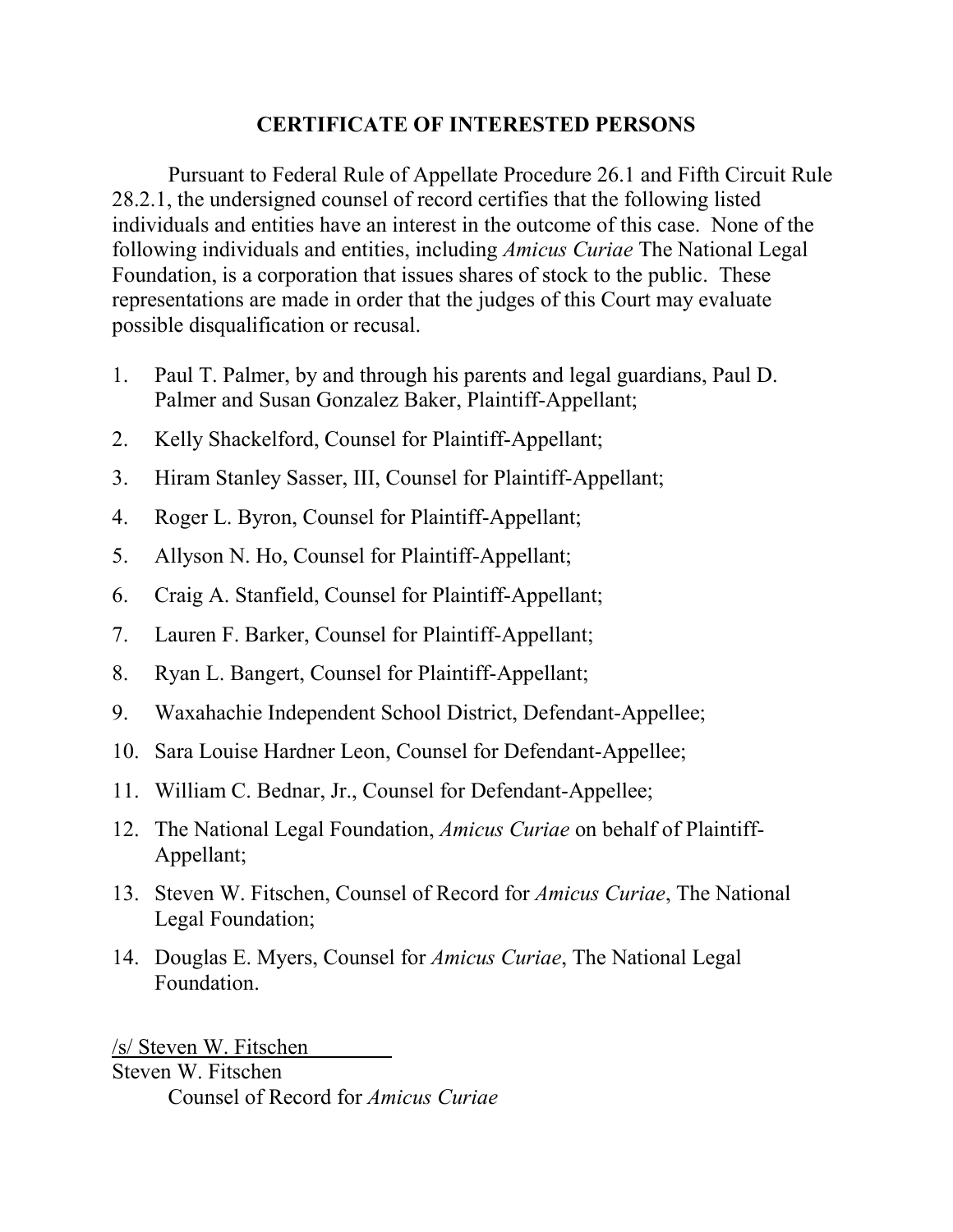# **TABLE OF CONTENTS**

| I. | PROTECTION OF STUDENT SPEECH RIGHTS UNDER THE<br>TINKER STANDARD IS APPROPRIATE, IN PART, BECAUSE<br>OF THE NATURE OF COMPULSORY SCHOOL |  |
|----|-----------------------------------------------------------------------------------------------------------------------------------------|--|
|    |                                                                                                                                         |  |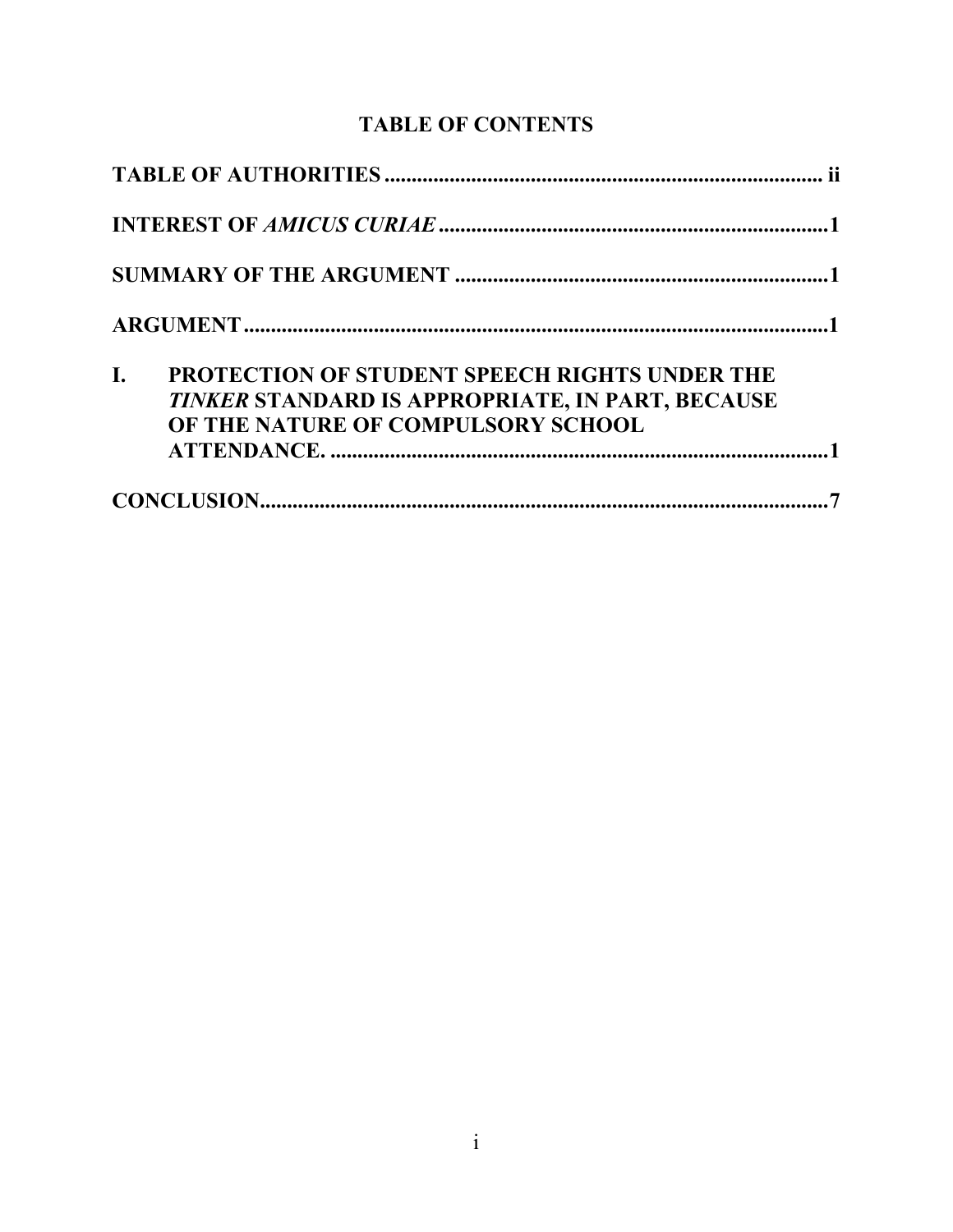# TABLE OF AUTHORITIES

| <b>Cases:</b>                                                               | Page(s): |
|-----------------------------------------------------------------------------|----------|
|                                                                             |          |
|                                                                             |          |
|                                                                             |          |
| Tinker v. Des Moines Indep. Cmty. Sch. Dist., 393 U.S. 503 (1969) 1, 4      |          |
|                                                                             |          |
|                                                                             |          |
| <b>Other Sources:</b>                                                       |          |
|                                                                             |          |
|                                                                             |          |
|                                                                             |          |
|                                                                             |          |
|                                                                             |          |
|                                                                             |          |
|                                                                             |          |
| National Center for Education Statistics, U.S. Dep't of Educ., 120 Years of |          |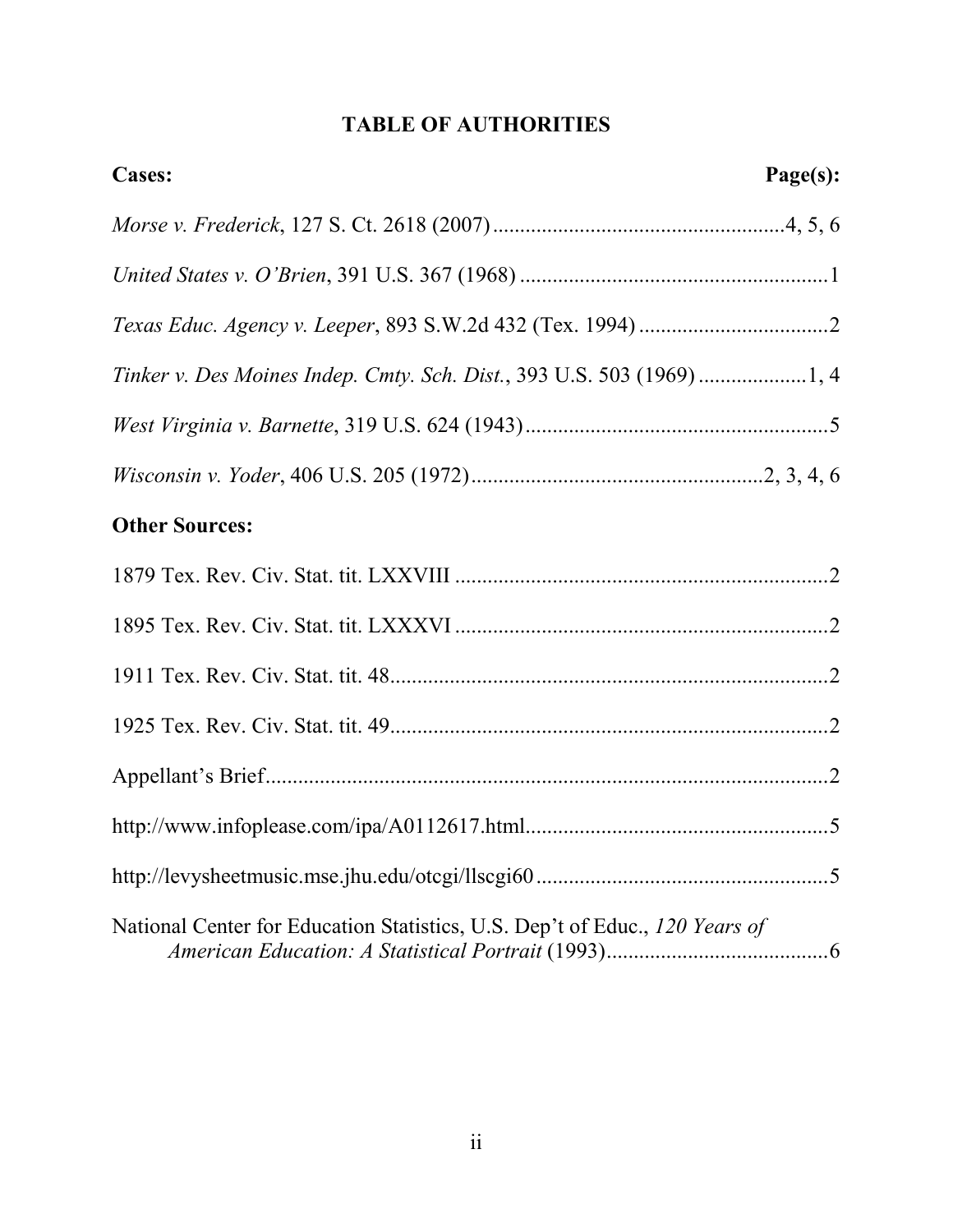#### INTEREST OF AMICUS CURIAE

The National Legal Foundation (NLF) is a public interest law firm dedicated to the defense of First Amendment liberties and the restoration of the moral and religious foundation on which America was built. The NLF and its donors and supporters, in particular those in Texas, are vitally concerned with the outcome of this case because of the effect the loss of political liberty could have on religious liberty and expression of students within public schools.

This brief is filed pursuant to consent from Counsel of Record for the Appellant and pursuant to a Motion for Leave to File a Brief *Amicus Curiae*.

### SUMMARY OF THE ARGUMENT

This Brief makes one argument not made by the Plaintiff-Appellant Paul Palmer (hereinafter "Mr. Palmer"). *Amicus* argues that the holding in *Tinker v. Des Moines Independent Community School District*, 393 U.S. 503 (1969), in addition to being constitutionally correct, has been necessitated by compulsory attendance laws in force in all fifty states of the Union.

#### ARGUMENT

## I. PROTECTION OF STUDENT SPEECH RIGHTS UNDER THE TINKER STANDARD IS APPROPRIATE, IN PART, BECAUSE OF THE NATURE OF COMPULSORY SCHOOL ATTENDANCE.

Mr. Palmer has capably argued that *Tinker* governs the instant dispute and that, whether the facts are evaluated under *Tinker* or *United States v. O'Brien*, 391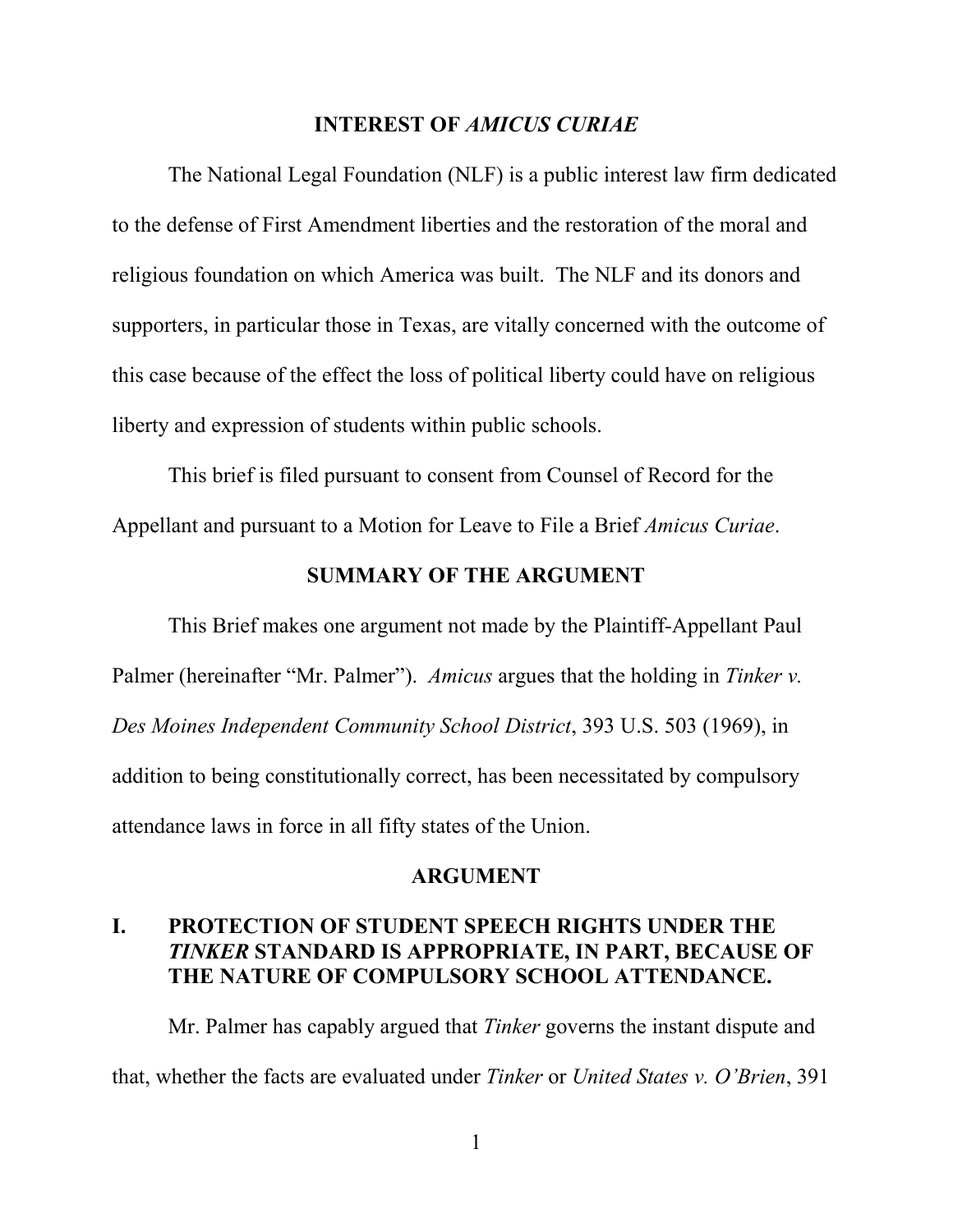U.S. 367 (1968), Waxahachie Independent School District's (the "School District") clothing policy unconstitutionally restricts pure speech in violation of the First Amendment. (*See generally* Appellant's Br.) Your *Amicus* will not reiterate those arguments here. Rather, *Amicus* will argue that the standard set forth in *Tinker* has been necessitated by the advent and reach of compulsory school attendance, a phenomenon non-existent at the nation's founding.

"There is no doubt as to the power of a State, having a high responsibility for education of its citizens, to impose reasonable regulations for the control and duration of basic education." *Wisconsin v. Yoder*, 406 U.S. 205, 213-14 (1972). The "reasonable regulations" states impose, however, have not always included compulsory attendance for all school-aged children. In Texas, for example, although public education was *provided* from its earliest days, it was not until the fall of 1916 that it was *required*. *See, e.g.,* 1879 Tex. Rev. Civ. Stat. tit. LXXVIII; 1895 Tex. Rev. Civ. Stat. tit. LXXXVI; 1911 Tex. Rev. Civ. Stat. tit. 48; 1925 Tex. Rev. Civ. Stat. tit. 49; *Texas Educ. Agency v. Leeper*, 893 S.W.2d 432, 433-34 (Tex. 1994). Prior to the 1915 compulsory attendance law, educating the state's young people, although encouraged and financed by the legislature and the public fisc, was ultimately left to the discretion of parents. *See, e.g.,* 1879 Tex. Rev. Civ. Stat. tit. LXXVIII; 1895 Tex. Rev. Civ. Stat. tit. LXXXVI; 1911 Tex. Rev. Civ. Stat. tit. 48.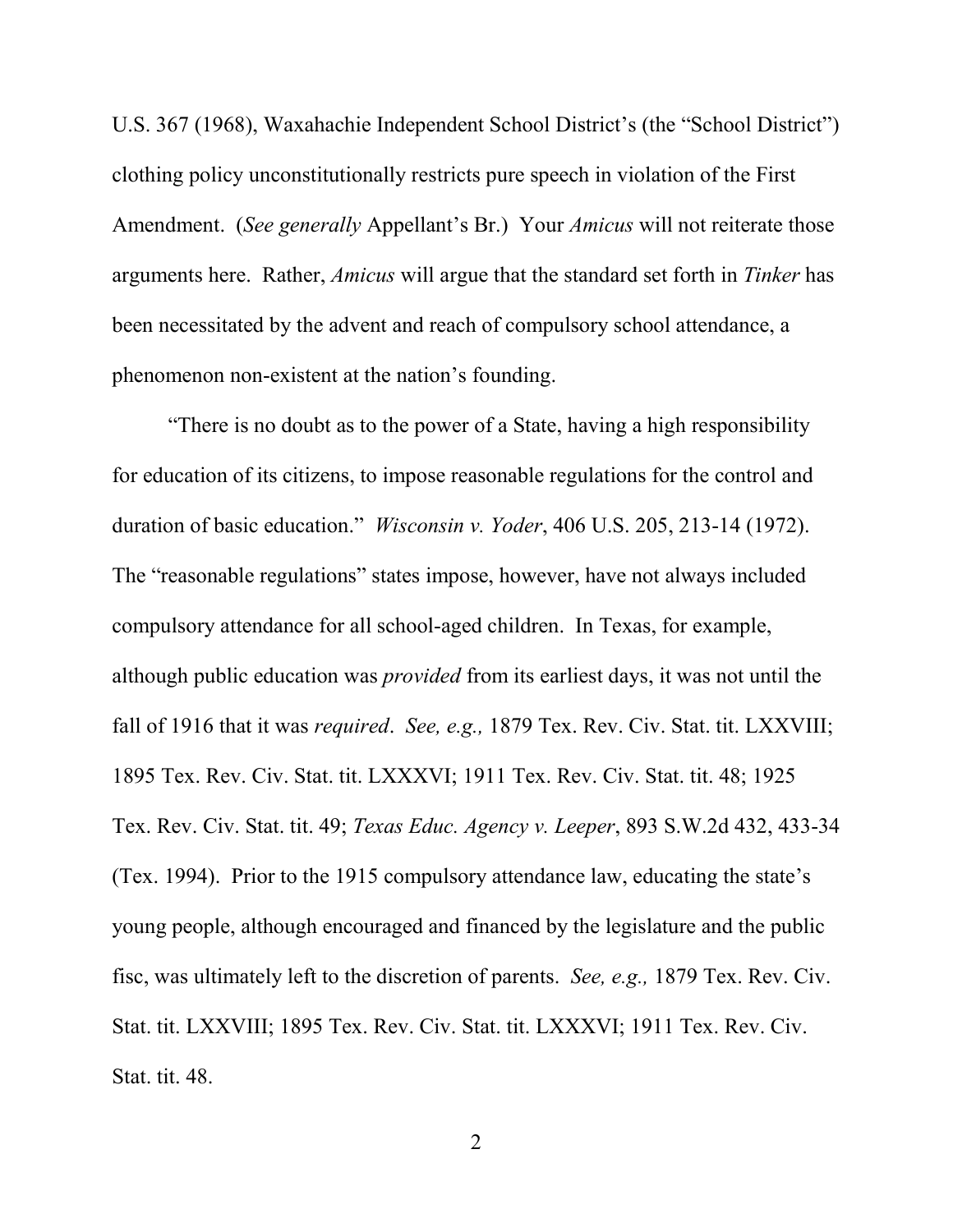It is in this change from the promoted to the prescribed that a holding like *Tinker* becomes constitutionally necessary. If a student can come and go from school as he pleases, restraints imposed by a particular school of a particular message are somewhat muted. It becomes a different matter, however, when a politically-minded (or religiously-minded, for that matter) young man, such as Mr. Palmer, is required to spend significant portions of each day under the supervision and control of a state organ. He may not simply seek an apprenticeship with a local newspaper or sign on with a political organization to give vent to his political passions. He must go to school. And unless he comes from a family of some means or his parents wish to home-educate, he must attend the state-run public school.

None of this is to argue that Mr. Palmer *should not* be in school or that a state's interest in educating children and youths is inappropriate. "Providing public schools ranks at the very apex of the function of a State." *Yoder*, 406 U.S. at 214. But the *Yoder* Court also noted something every bit as important as—in fact, more important than—compulsory school attendance. The Court remembered the First Amendment and the unequivocal protection of the free exercise of religion.

Thus, a State's interest in universal education, however highly we rank it, is not totally free from a balancing process when it impinges on *fundamental rights and interests*, such as those specifically protected by the Free Exercise Clause of the First Amendment, and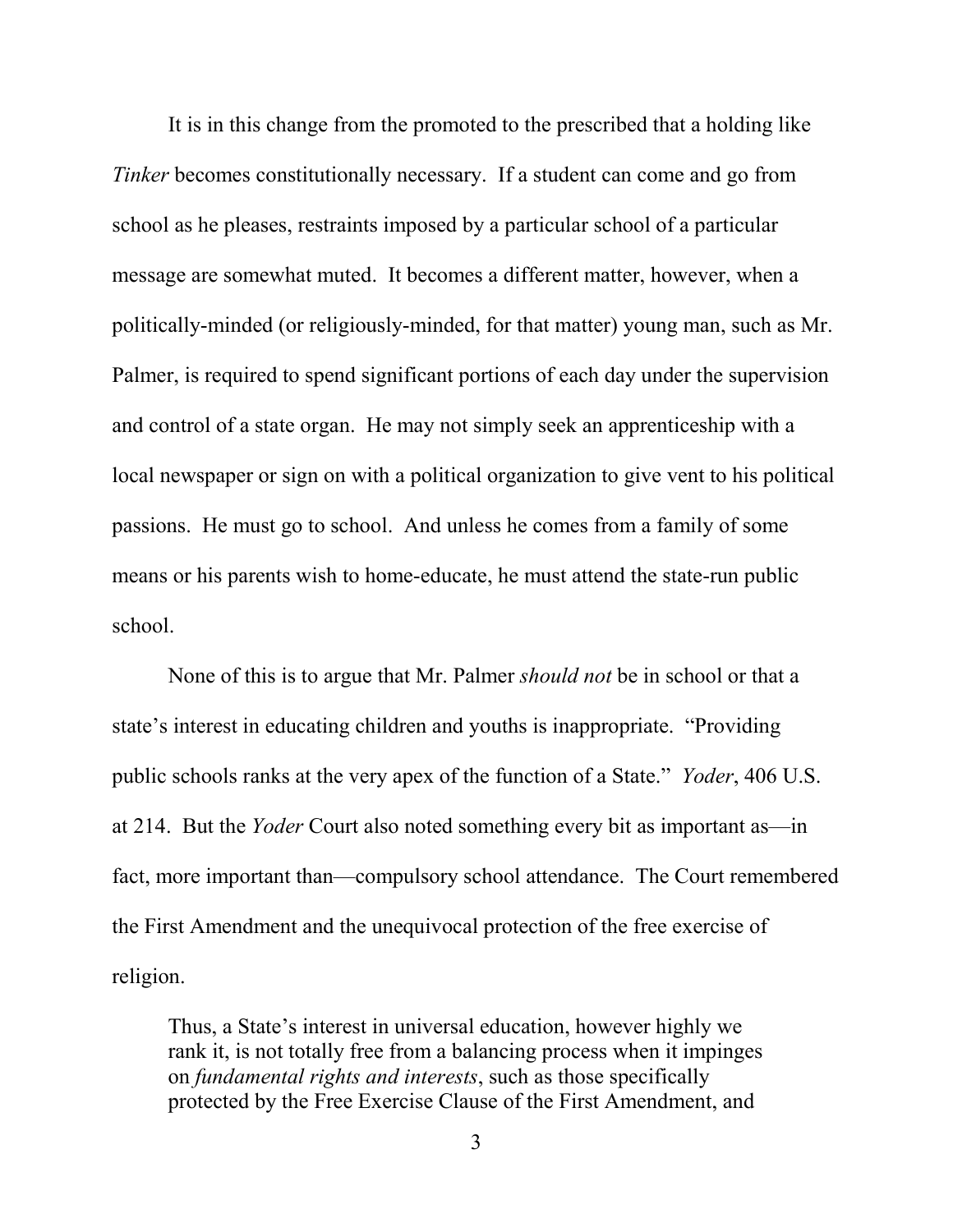the traditional interest of parents with respect to the religious upbringing of their children so long as they, in the words of *Pierce* [v. Soc'y of Sisters], "prepare [them] for additional obligations."

*Id.* at 214 (citation omitted) (emphasis added).

 What the *Yoder* Court noted explicitly in protecting the free exercise rights of parents, the *Tinker* Court noted implicitly for student speech. *Tinker*, 393 U.S. at 507. Congruent with the facts of the instant case, *Tinker* involved "school officials bann[ing] and [seeking] to punish [students] for a silent, passive expression of opinion, unaccompanied by any disorder or disturbance on the part of petitioners." *Id.* at 508. Importantly, "[t]here [was] . . . no evidence whatever of [students'] interference, actual or nascent, with the schools' work or of collision with the rights of other students to be secure and to be let alone." *Id.* The Court then concluded that "[a]ccordingly, [this case did] not concern speech or action that intrudes upon the work of the schools or the rights of other students." *Id.*

 In other words, the Court held that when a state-run school imposes restrictions that impact the "core of what the First Amendment is designed to protect," *Morse v. Frederick*, 127 S. Ct. 2618, 2626 (2007), only a material or substantial disruption to the operation of the school warrants the restriction. *Tinker*, 393 U.S. at 509. Simply put, the government cannot have its cake and eat it too by requiring student attendance *and* by demanding students shed their First Amendment rights at the schoolhouse gate. *See id.* at 506. Although school

4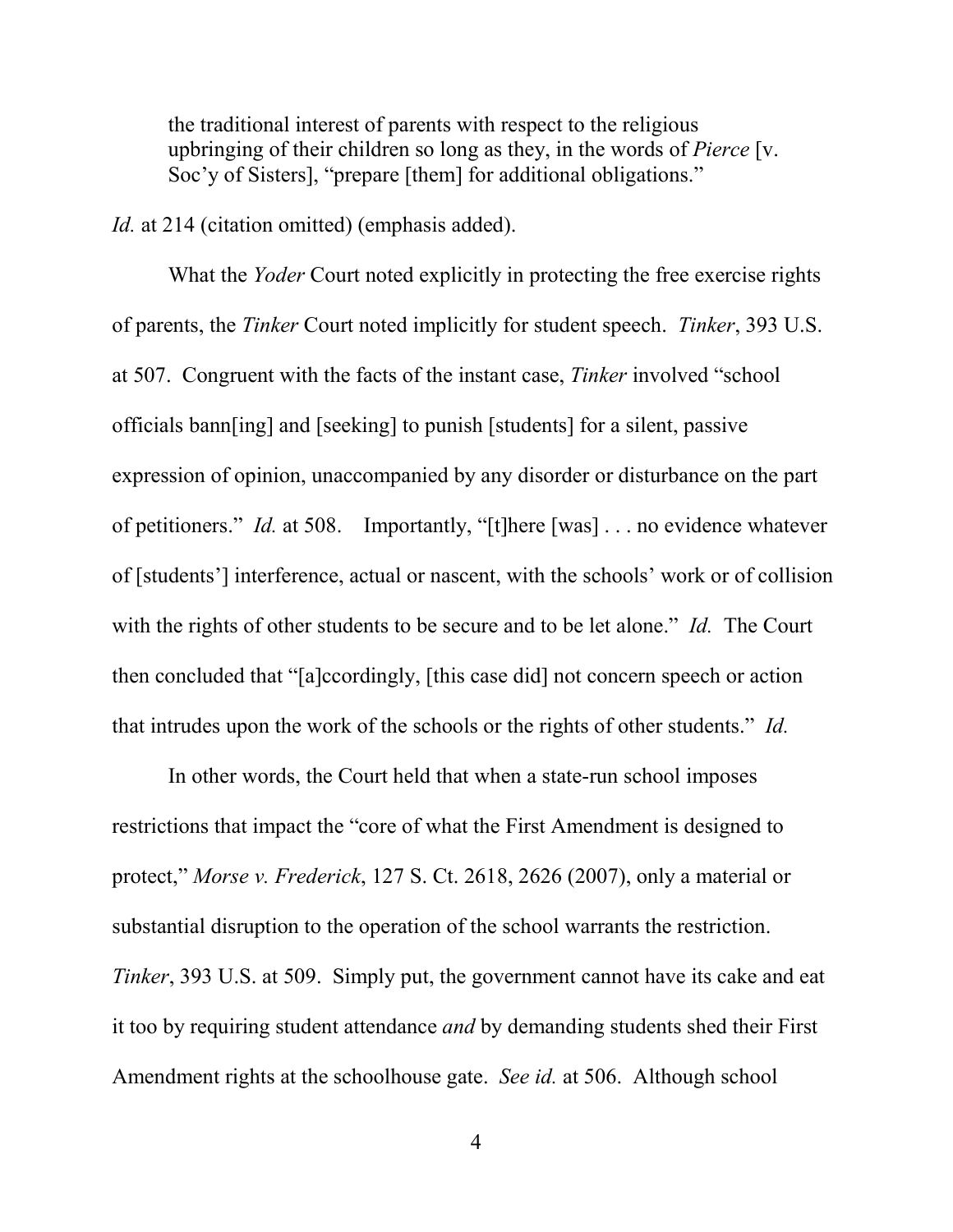districts perform "important, delicate, and highly discretionary functions," all of these functions can be performed "within the limits of the Bill of Rights." *West Virginia v. Barnette*, 319 U.S. 624, 637 (1943). The Court went on to emphasize the point:

That they [public schools] are educating the young for citizenship is reason for scrupulous protection of Constitutional freedoms of the individual, if we are not to strangle the free mind at its source and teach youth to discount important principles of our government as mere platitudes."

*Id.* 

<u>.</u>

Although one may suggest that *Tinker* was an extra-constitutional innovation,<sup>1</sup> a holding unheard of in the days of "Readin' and 'ritin' and 'rithmetic, $/$  Taught to the tune of the hick'ry stick,"<sup>2</sup> such a person would be missing that vital difference between voluntary and compulsory school attendance discussed above. Furthermore, because compulsory attendance laws have only been in existence in the United States for approximately 100 years (some states a bit more, some a bit less), *see* http://www.infoplease.com/ipa/A0112617.html (last visited Dec. 19, 2008), any case regarding students' rights which predate those laws are unhelpful for the present constitutional inquiry. When *parents* had full discretion whether to place a child under the supervision of the state-run school,

 $2^2$  The phrase appears to have its origin in an old grammar school song entitled, "School Days," composed by Cobb & Edwards in 1907. *See* http://levysheetmusic.mse.jhu.edu/otcgi/llscgi60.

<sup>1</sup> *See, e.g., Morse*, 127 S. Ct. at 2630-31 (Thomas, J., concurring).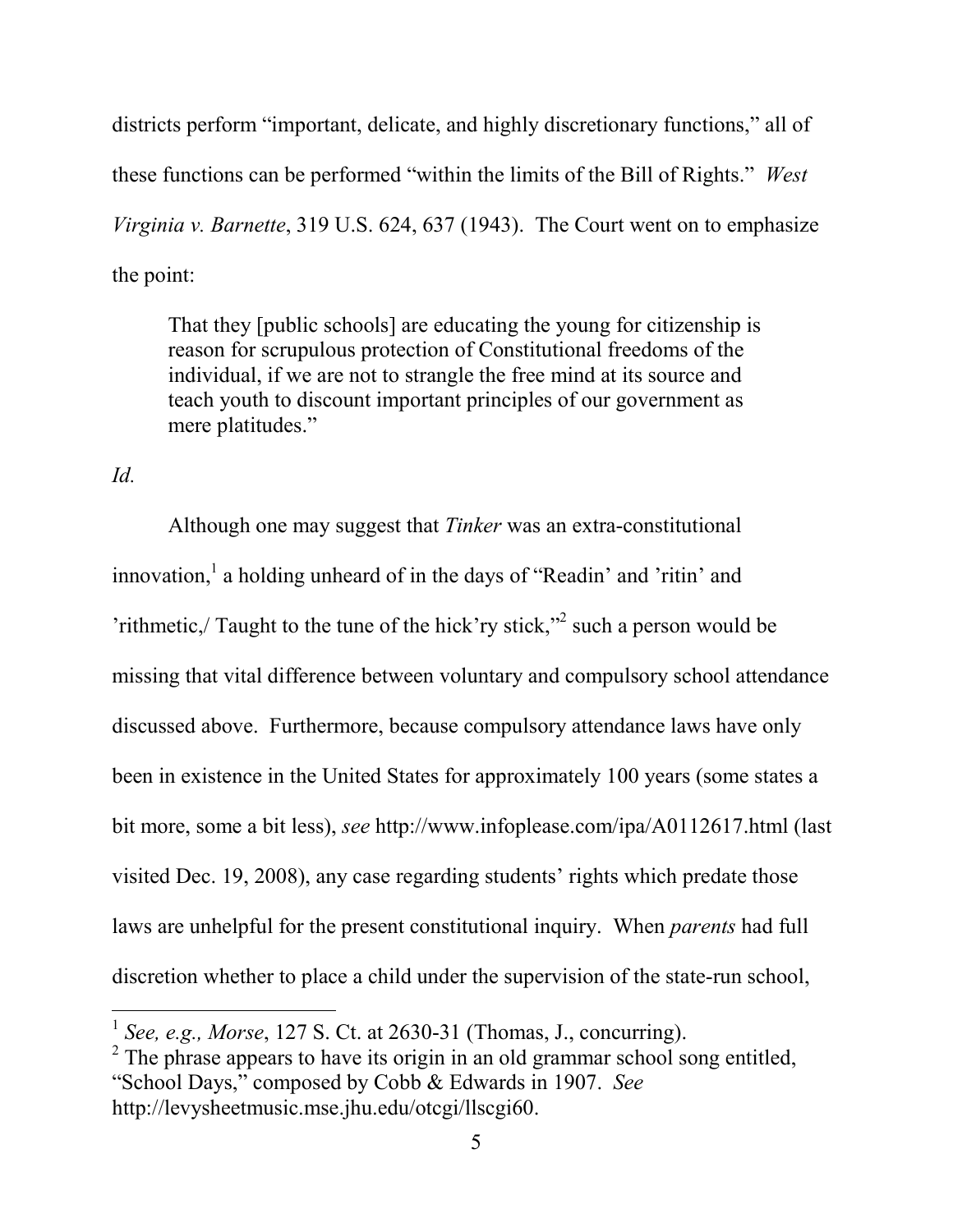the school's authority was nearly co-extensive with the parents'. *Morse*, 127 S. Ct. at 2630-31 (Thomas, J., concurring). If parents disagreed with school rules or the application of certain forms of discipline, however, they could simply remove the child, without any fear of repercussions from the state. Compulsory attendance laws have changed that critical dynamic.<sup>3</sup>

Once again, *Yoder* is instructive for how this Court should view the *Tinker* holding and its application to the instant case.

Long before there was general acknowledgment of the need for universal formal education, the Religion Clauses had specifically and firmly fixed the right to free exercise of religious beliefs, and buttressing this fundamental right was an equally firm, even if less explicit, prohibition against the establishment of any religion by government. The values underlying these two provisions relating to religion have been zealously protected, sometimes even at the expense of other interests of admittedly high social importance.

*Yoder*, 406 U.S. at 214. Should Mr. Palmer's speech rights be any less guarded by

this same First Amendment?

<u>.</u>

Perhaps, in one sense, the instant case has become difficult because we have

forgotten from whence we have come. In an age filled with accounts of teen sex

and violence (some of them exaggerated, but most of them not), schools face

 $3$  Also affecting student portability is the significant cost of education. Adjusted for inflation, per pupil spending on education increased by more than a factor of ten from 1919 to 1990 (\$66 to \$853 per pupil). National Center for Education Statistics, U.S. Dep't of Educ., *120 Years of American Education: A Statistical Portrait* 35 (1993). The cost of education, especially in light of the taxing structure in most districts, makes it cost prohibitive to both pay school taxes and tuition for large numbers of people.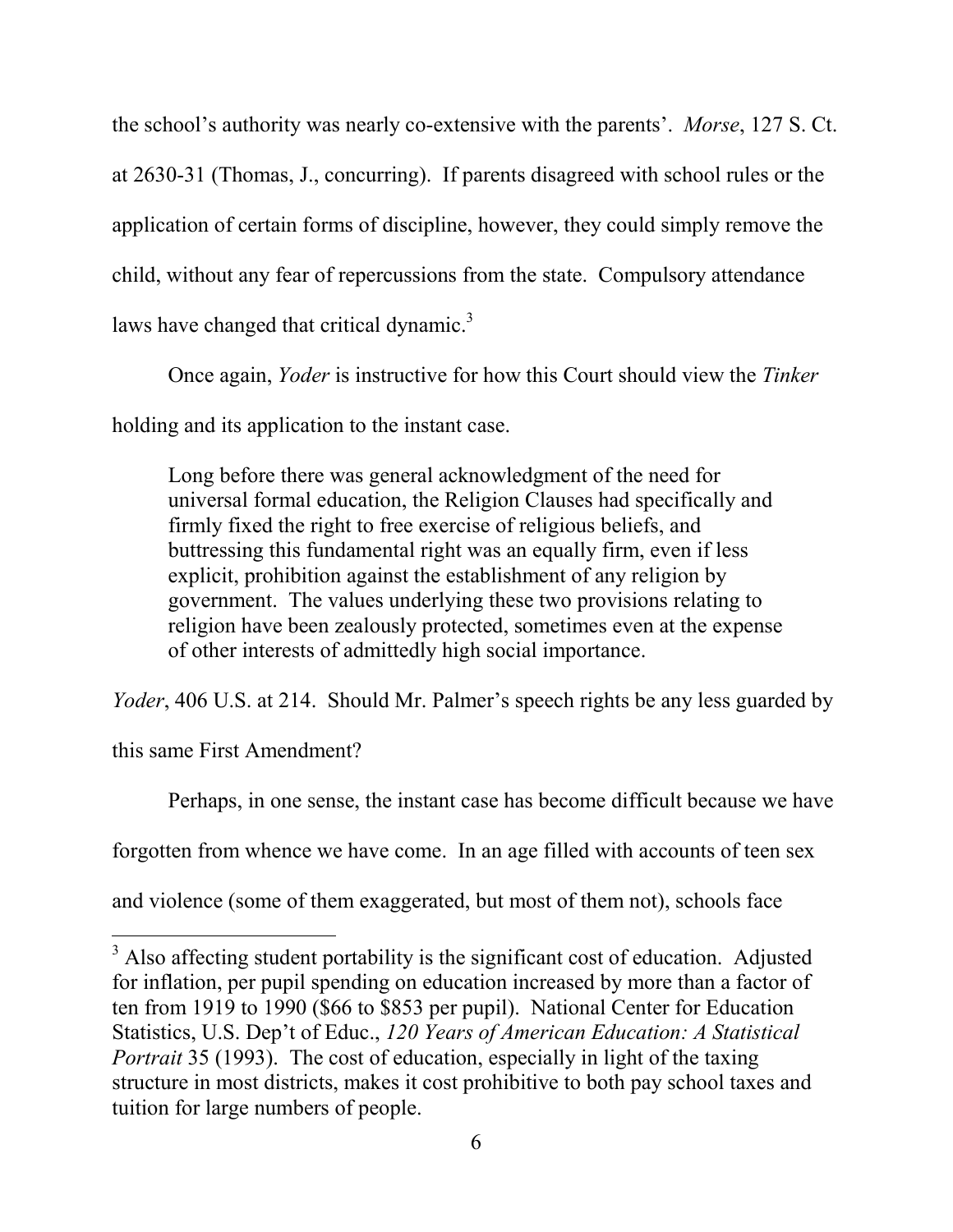challenges not evident in the not-so-distant past. But the prevailing winds of an era must not dictate the principle. It may be tempting for some to say that Mr. Palmer's harm is slight because he has other options for conveying his political speech. But the test is not whether he *could* speak in a different manner; rather the test is whether the manner he has chosen has created a substantial and material disruption to the educational process. *Tinker* does not ignore the need for order and discipline. It simply places the burden on the School District to show that its restriction on a First Amendment right arose in light of a material and substantial disruption to the educational process and *not* because it simply thought it preferential to do so. This the School District has not proven, nor can it.

Regulations by schools that do more than limit the speech beyond what is necessary to prevent "material and substantial interference" to the school day wrongfully exclude speech from the youngest voices of the nation and send a message that perhaps an ability to speak freely is not so important after all. This should not be so.

### **CONCLUSION**

For the foregoing reasons, and for the reasons put forth in Plaintiff-Appellant's Brief, this Court should reverse the District Court's denial of

7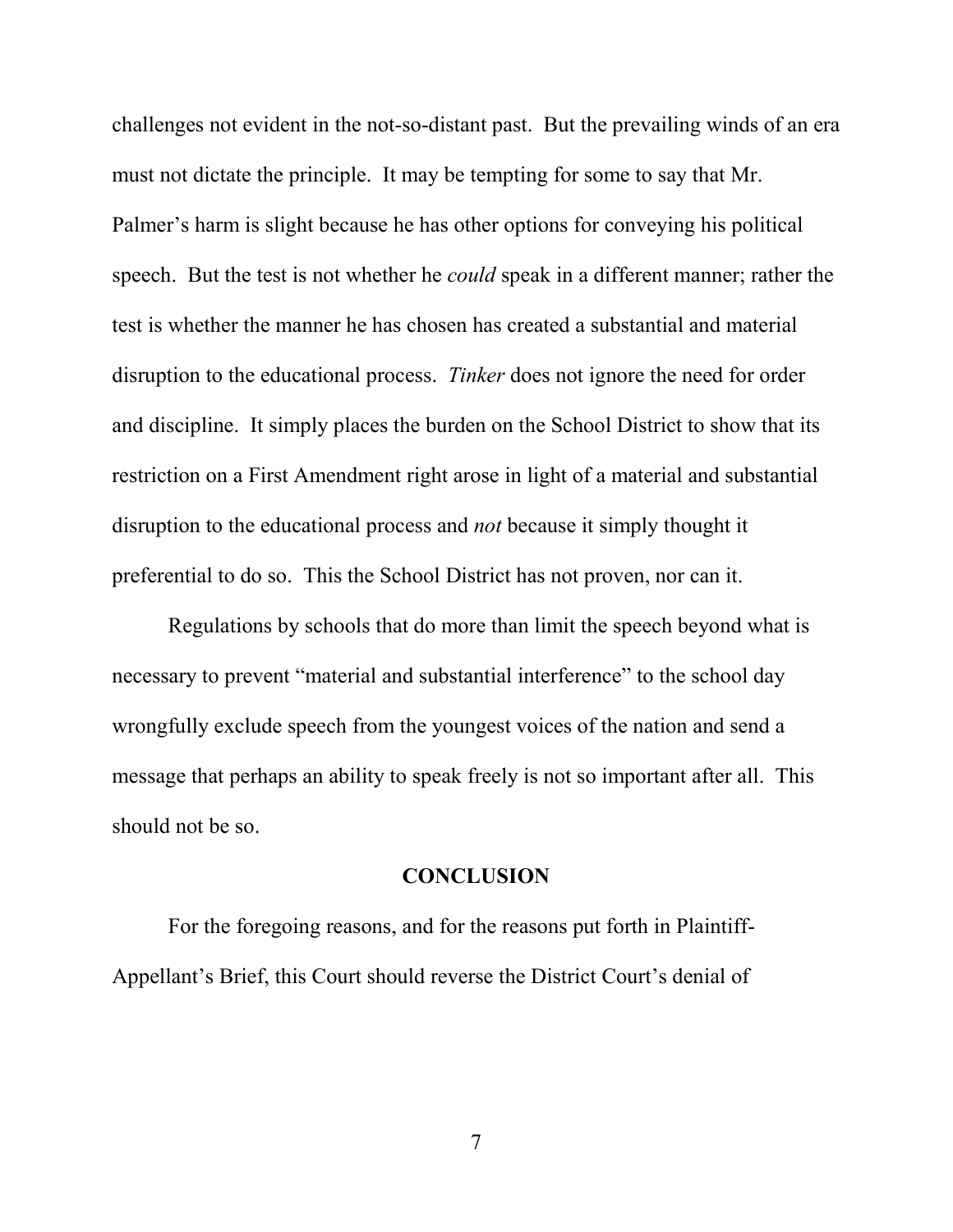injunctive relief in favor of the School District.

Respectfully submitted, this 23rd day of December, 2008

/s/ Steven W. Fitschen Steven W. Fitschen Counsel of Record for *Amicus Curiae* The National Legal Foundation 2224 Virginia Beach Blvd., Ste. 204 Virginia Beach, VA 23454 (757) 463-6133